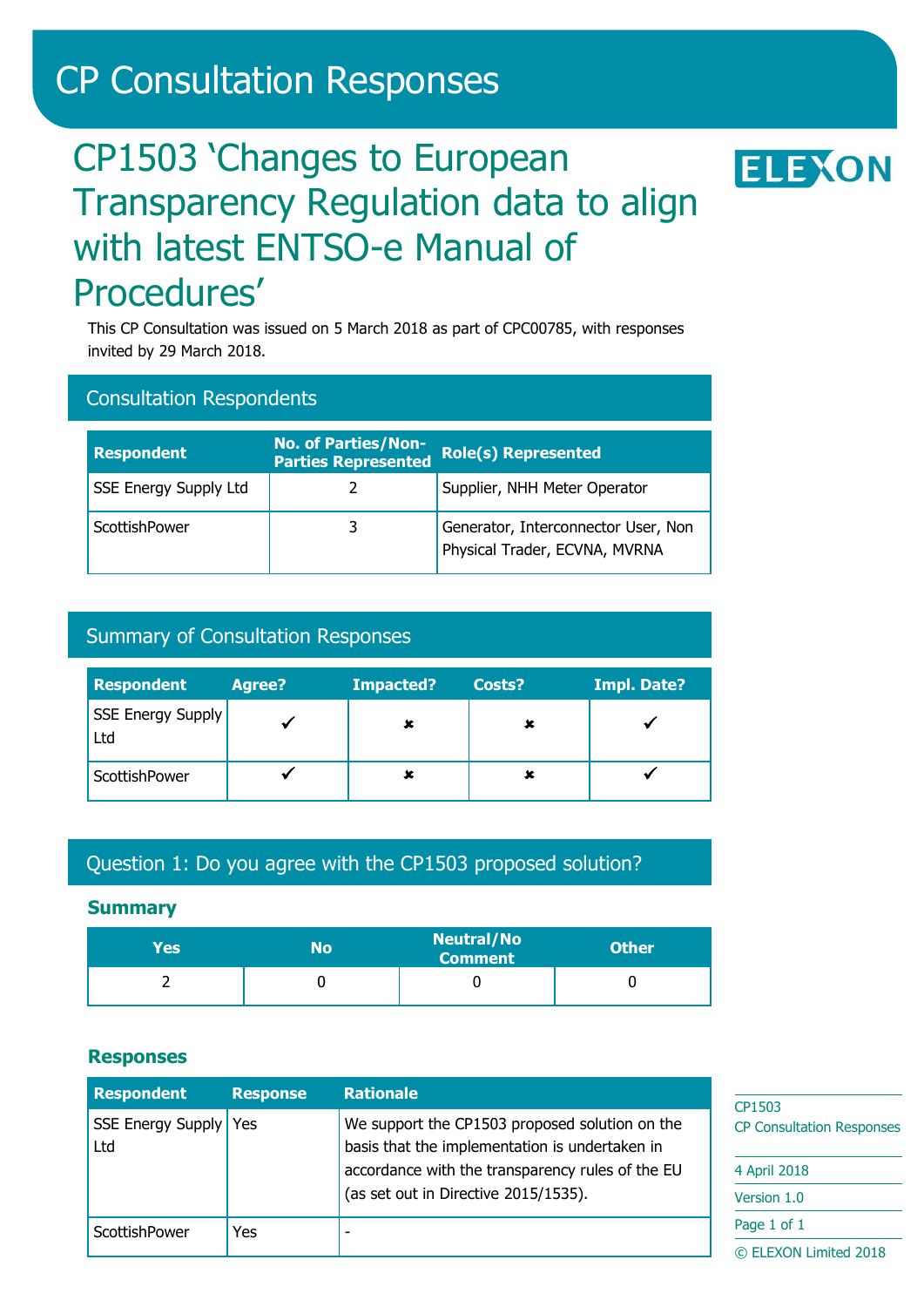## Question 2: Do you agree that the draft redlining delivers the CP1503 proposed solution?

### **Summary**

| Yes | N٥ | <b>Neutral/No</b><br>Comment | <b>Other</b> |
|-----|----|------------------------------|--------------|
|     |    |                              |              |

#### **Responses**

A summary of the specific responses on the draft redlining can be found at the end of this document.

| <b>Respondent</b>            | <b>Response</b> | <b>Rationale</b> |
|------------------------------|-----------------|------------------|
| SSE Energy Supply Yes<br>Ltd |                 | -                |
| ScottishPower                | Yes             | -                |

## Question 3: Will CP1503 impact your organisation?

### **Summary**

| Yes | No | <b>Neutral/No</b><br>Comment | <b>Other</b> |
|-----|----|------------------------------|--------------|
|     |    |                              |              |

#### **Responses**

| <b>Respondent</b>             | <b>Response</b> | <b>Rationale</b> |
|-------------------------------|-----------------|------------------|
| SSE Energy Supply   No<br>Ltd |                 | -                |
| ScottishPower                 | No              | -                |

## Question 4: Will your organisation incur any costs in implementing CP1503?

#### **Summary**

| Yesl | No | <b>Neutral/No</b><br><b>Comment</b> | <b>Other</b> |  |
|------|----|-------------------------------------|--------------|--|
|      |    |                                     |              |  |

CP1503 CP Consultation Responses

4 April 2018 Version 1.0 Page 2 of 2 © ELEXON Limited 2018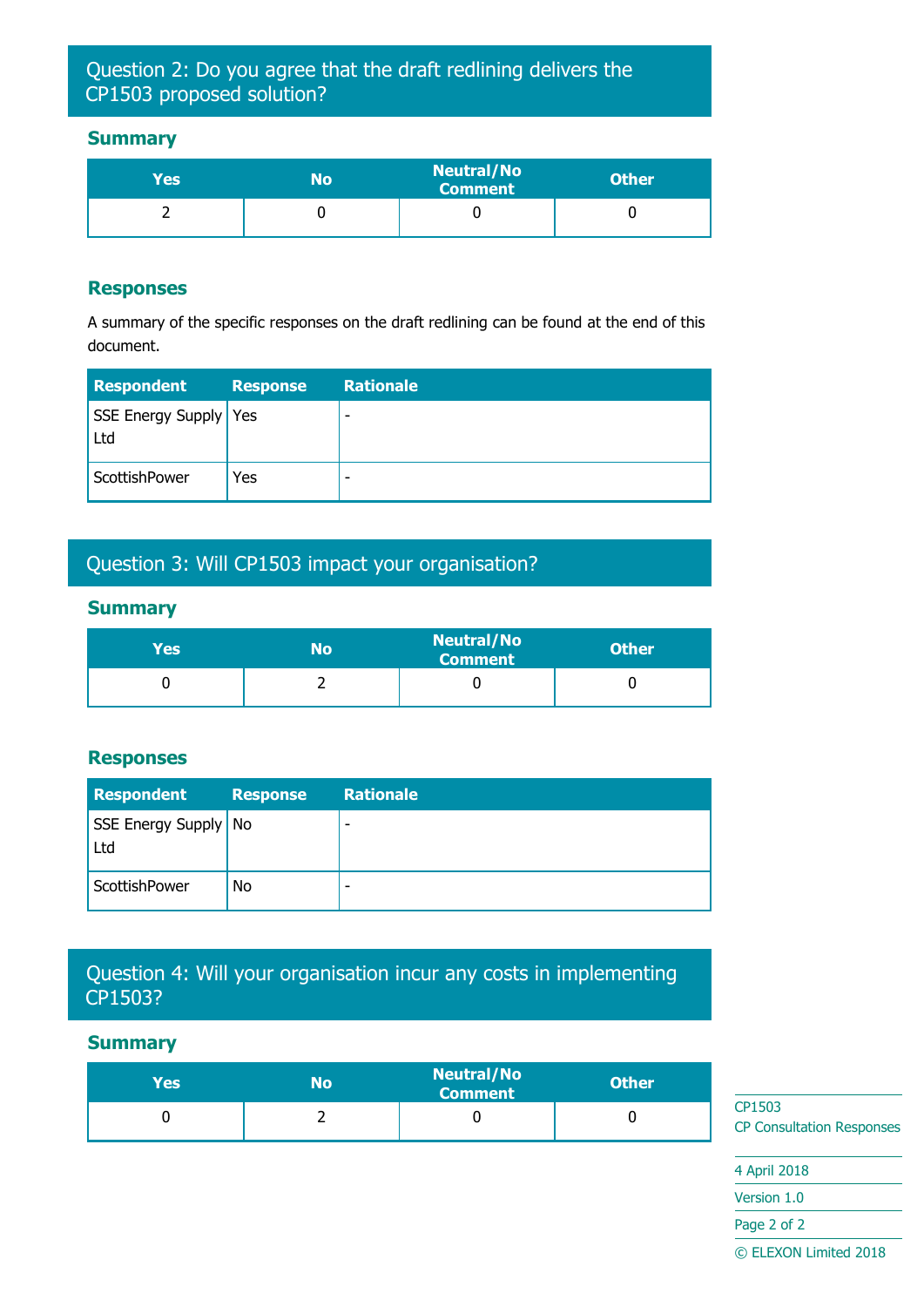#### **Responses**

| <b>Respondent</b>             | <b>Response</b> | <b>Rationale</b> |
|-------------------------------|-----------------|------------------|
| SSE Energy Supply   No<br>Ltd |                 | -                |
| ScottishPower                 | No              | -                |

## Question 5: Do you agree with the proposed implementation approach for CP1503?

## **Summary**

| Yes | No | <b>Neutral/No</b><br><b>Comment</b> | <b>Other</b> |
|-----|----|-------------------------------------|--------------|
|     |    |                                     |              |

## **Responses**

| <b>Respondent</b>               | <b>Response</b> | <b>Rationale</b>                                                                                                                                                                                                                                                                                                                                                                                                                                                         |
|---------------------------------|-----------------|--------------------------------------------------------------------------------------------------------------------------------------------------------------------------------------------------------------------------------------------------------------------------------------------------------------------------------------------------------------------------------------------------------------------------------------------------------------------------|
| <b>SSE Energy Supply</b><br>Ltd | Yes             | As per our answer to $Q1$ , we agree with the<br>proposed implementation approach, and would<br>highlight EU Directive 2015/1535, to ensure that it<br>is taken into account as CP1503 is being progressed<br>[Ref: Directive (EU) 2015/1535 of the European<br>Parliament and of the Council of 9 September 2015<br>laying down a procedure for the provision of<br>information in the field of technical regulations and<br>of rules on Information Society services]. |
| ScottishPower                   | <b>Yes</b>      |                                                                                                                                                                                                                                                                                                                                                                                                                                                                          |

## Question 6: Do you have any further comments on CP1503?

## **Summary**

| Yes | <b>No</b> |
|-----|-----------|
|     |           |

## **Responses**

| <b>Respondent</b>             | <b>Response</b> | <b>Comments</b> | CP1503                           |
|-------------------------------|-----------------|-----------------|----------------------------------|
| SSE Energy Supply   No<br>Ltd |                 |                 | <b>CP Consultation Responses</b> |
|                               |                 |                 | 4 April 2018                     |
| ScottishPower                 | No              |                 | Version 1.0                      |
|                               |                 |                 | Page 3 of 3                      |

© ELEXON Limited 2018